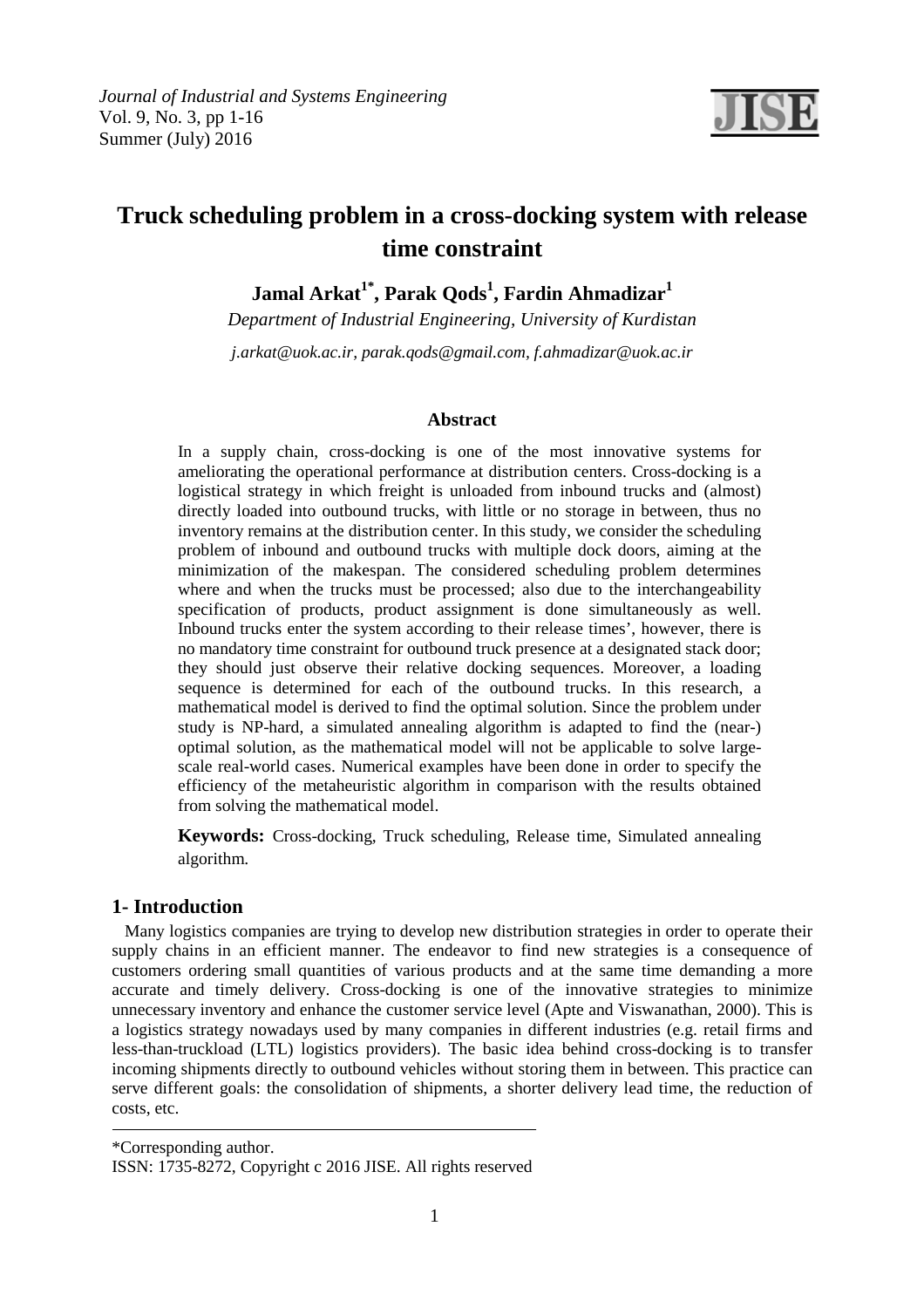The four major functions of warehousing in a traditional distribution center are: receiving, storage, order picking and shipping, and cross-docking serves to eliminate the two most expensive handling operations: storage and order picking. Hence cross-docking can be described as *"the process of consolidating freight with the same destination (but coming from several origins), with minimal handling and with little or no storage between unloading and loading of the goods"*(Van Belle, Valckenaers and Cattrysse, 2012). In this strategy, storage is not allowed unless it is for a short period of a time. An explicit limit is hard to define, but many authors assume that 24h is a maximum storage time (eg.Bartholdi and Gue, 2004). In practice, a cross-dock has multiple loading doors (or dock doors) where trucks can be loaded or unloaded. Inbound trailers are assigned to strip doors for unloading their freight, and then the unloaded products are transferred to their appropriate stack doors in order to be loaded on the outbound trailers.

 Cross-docking corresponds with the goals of lean supply chain management, which includes smaller volumes of more visible inventories that are delivered more frequently and faster. Furthermore we can specify several advantages of employing cross-docking in comparison with traditional distribution centers: cost reduction (warehousing costs, inventory-holding costs, handling costs and labor costs), shorter delivery lead time from supplier to customer, improved customer service, reduction of storage space, faster inventory turnover, fewer overstocks, reduced risk for loss and damage. Despite the fact that these advantages make cross-docking an interesting logistic strategy that can give companies substantial competitive advantages, it is not always the best strategy to be employed in every case and every condition. Apte and Viswanathan (2000) discussed some crucial factors that influence the suitability of cross-docking compared with traditional distribution. The two most important factors are product demand rate and unit stock-out costs. Therefore, it is better to use cross-docking when we have products with stable demand rates and low unit stock-out costs and traditional warehousing is preferred for the opposite situation with an unstable demand and high unit stock-out costs. If we have an unstable product demand rate and low unit stock-out costs or vice versa, still cross-docking can be used when proper systems and planning tools are in place to keep the number of stock-outs to a reasonable level. In order to distinguish between different types of cross-docking, several traits are considered that can be divided into three categories: physical characteristics, which includes shape, number of dock doors, and internal transportation, operational characteristics, which lead to service mode and preemption, and flow characteristics, which include arrival pattern, departure time, product interchangeability, and temporary storage.

 There are many decisions that cross-docking practitioners have to tackle during the design and operational phases of cross-docks. The efficiency of cross-docking highly depends on these decisions; therefore, they should be taken carefully. An extensive review of the existing literature about crossdocking problems is done by Van Belle, Valckenaers and Cattrysse (2012), which range from strategic and tactical to operational problems. The strategic decisions for implementing a crossdocking system are those made about the cross-dock's location and layout design. Once the crossdock is available, it will be a part of a supply network (with one or more cross-docks). A tactical decision that has to be made then is how the goods will flow through the network, and then the operational decisions include vehicle routing, dock door assignment, truck scheduling and temporary storage. Since we are concerned with truck scheduling problems in this research, we just present a brief review of the existing literature about truck scheduling problems in a cross-docking system. The truck scheduling problem is concerned with the assignment of inbound and outbound trucks to different dock doors of a cross-dock (Boysen and Fliedner, 2010,Van Belle, Valckenaers and Cattrysse, 2012). We can regard the dock doors as resources that should be scheduled over time. *Where* (at which door) and *when* a truck should be docked to start its processing is determined by finding a solution to the problem. To distinguish between different types of truck scheduling problems, Van Belle, Valckenaers and Cattrysse (2012) divide the papers in three categories. The first category considers cross-docks with only one strip and one stack door. Therefore in this case, truck scheduling is reduced to sequencing the inbound and outbound trucks. The second category includes studies which consider cross-docks with multiple inbound and outbound doors but only tackle the scheduling of inbound or outbound trucks. And the last category is dedicated to the studies which consider scheduling of both inbound and outbound trucks with multiple dock doors.

 In the first category, which is concerned with scheduling trucks in a cross-dock with only one strip and stack door, Yu and Egbelu (2008) developed a mixed integer mathematical model with the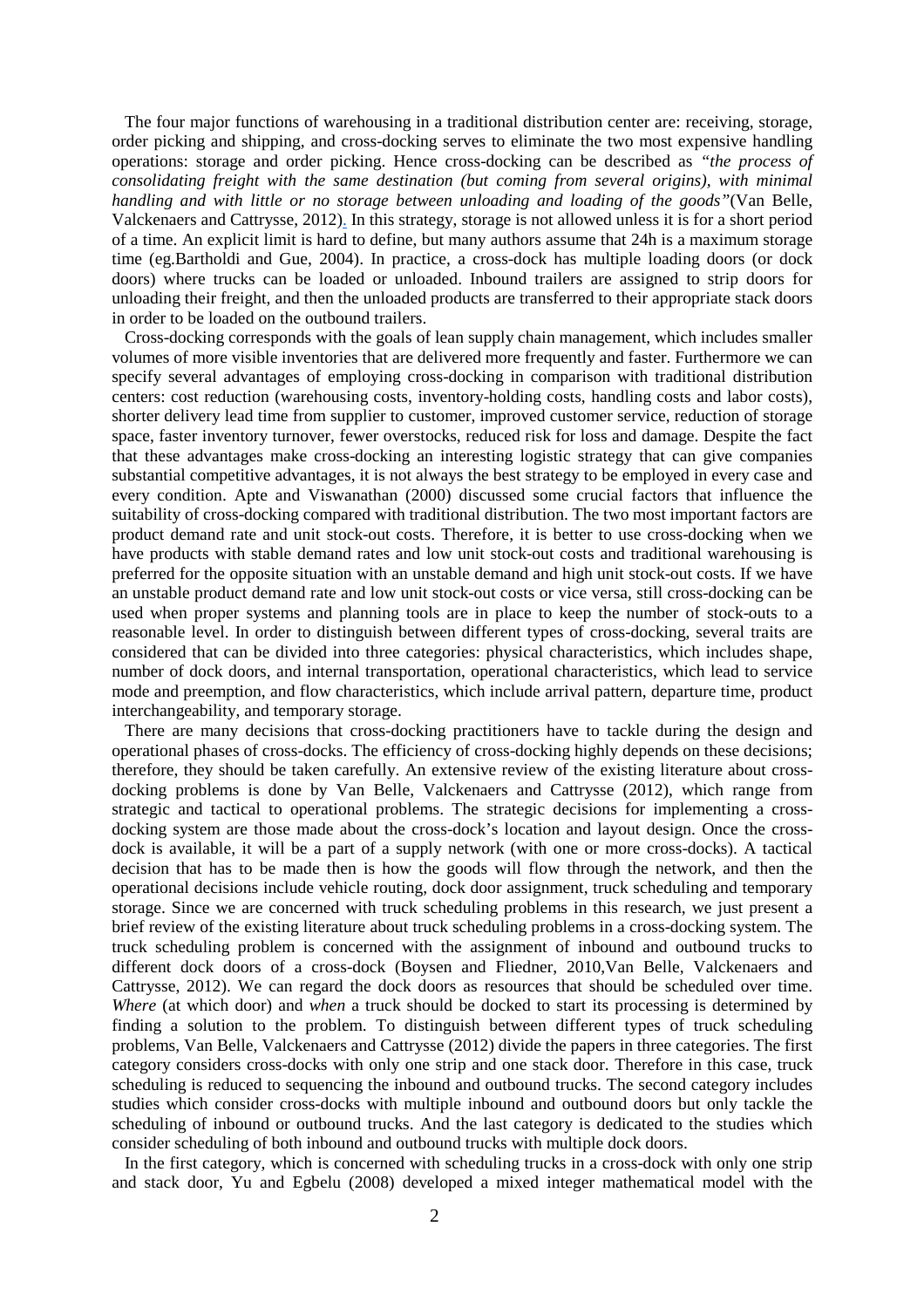objective of minimizing the makespan of a cross-docking operation, when there is just a single strip and a single stack door. No arrival and departure times are considered, and the products are assumed to be interchangeable. Hence, the assignments of products from inbound to outbound trucks must be determined as well. In addition, a truck changeover time is taken into account, and the transferring time between the strip and the stack door is fixed. They assumed that unloading the products can be done in any sequence. Due to the limitation of the loading and unloading dock doors, if a product is unloaded from an inbound truck and the destined outbound truck has not arrived for loading, then the product will be put into temporary storage. Therefore, they proposed nine sequencing strategies for both inbound trucks and outbound trucks to minimize the number of products passing through temporary storage and thereby reduce the total operation time. In order to increase the efficiency of the operation of the cross docking, Maknoon and Baptiste (2009) proposed a dynamic programming algorithm, an evolutionary algorithm and a heuristic approach. They maximized the ratio between the total number of directly transiting products to the total number of transiting products by optimizing the sequence of both inbound and outbound trucks. They assumed a constant transferring time inside the cross-dock as there is only one strip and one stack door. For scheduling the trucks in the crossdocking system based on the proposing model by Yu and Egbelu (2008), Vahdani and Zandieh (2010)applied five metaheuristic algorithms, GA, TS, SA, electromagnetism-like algorithm (EMA) and VNS. According to the obtained results, VNS is recommended for scheduling trucks in cross docking systems. For the same cross-docking systems, five metaheuristic algorithms were applied by Boloori Arabani, Fatemi Ghomi and Zandieh (2011): GA, TS, particle swarm optimization (PSO), ACO and differential evolution (DE). Based on the obtained analysis, the GA, PSO, ACO and DE algorithms have relatively similar behavior in acquiring the best objective function, makespan, while the TS shows different results. A dynamic programming method for optimizing the sequence of inbound and outbound trucks at cross-docking terminals was studied by Boysen, Fliedner, and Scholl (2010). They merged individual handling times for products with service slots to which inbound and outbound trucks are assigned. This approach is different from what Yu and Egbelu (2008)employed, as they dealt with more detailed handling times of products that are in principle hard to obtain. A slot comprises the time required for completely unloading an inbound truck and completely loading an outbound truck. Boloori Arabani, Fatemi Ghomi, and Zandieh (2010) dealt with a multi-criteria crossdocking scheduling for customers whose manufacturing systems are just-in-time. The simultaneous minimization of two criteria (earliness and tardiness) was the aim of this study. Three metaheuristics, GA, PSO and DE, were proposed for the scheduling problem. In order to solve the cross-docking scheduling problem, Boloori Arabani, Zandieh and Fatemi Ghomi (2011)addressed three famous multi-objective algorithms including non-dominated sorting genetic algorithm-II (NSGA-II), strong Pareto evolutionary algorithm-II (SPEA-II), and sub-population genetic algorithm-II (SPGAII). The objective was to minimize the total operational time and the total lateness of all outbound trailers. Boloori Arabani, Zandieh and Fatemi Ghomi (2012)dealt with a scheduling problem of inbound and outbound trucks in a cross-docking system. Two objectives, minimization of the total operation time (makespan) and minimization of the total lateness of outbound trucks, were taken into account simultaneously. For solving the above-mentioned problem, three multi-objective algorithms based on the sub-population concept of evolutionary algorithms were developed. Storage in cross-docking systems is a subject that Sadykov (2012) studied, and he aimed to reduce it. When products are unloaded at the inbound door but the corresponding outbound truck is not immediately available at the outbound door, they are temporarily stocked in a storage area and cause increasing storage costs. The problem under study is concerned with scheduling both inbound and outbound trucks when there is just a single strip and single stack door, and for optimizing it, a dynamic programming algorithm is proposed.

 The second category concerns with the problems that consider the scheduling of inbound or outbound trucks, one of the problems was studied by McWilliams, Stanfield and Geiger (2005, 2008). They considered scheduling inbound trucks at a cross-dock used in the parcel delivery industry, in which unloaded parcels are transported to outbound trucks by a fixed network of conveyors. The assignment of doors as either strip or stack doors is fixed, as this is a stationary network. The transferring time of the parcels is dependent on the assignment of trucks to dock doors, and also on congestion of the conveyor network. They presented a simulation-based scheduling algorithm to minimize the makespan. Since simulation optimization is computationally expensive, a decomposition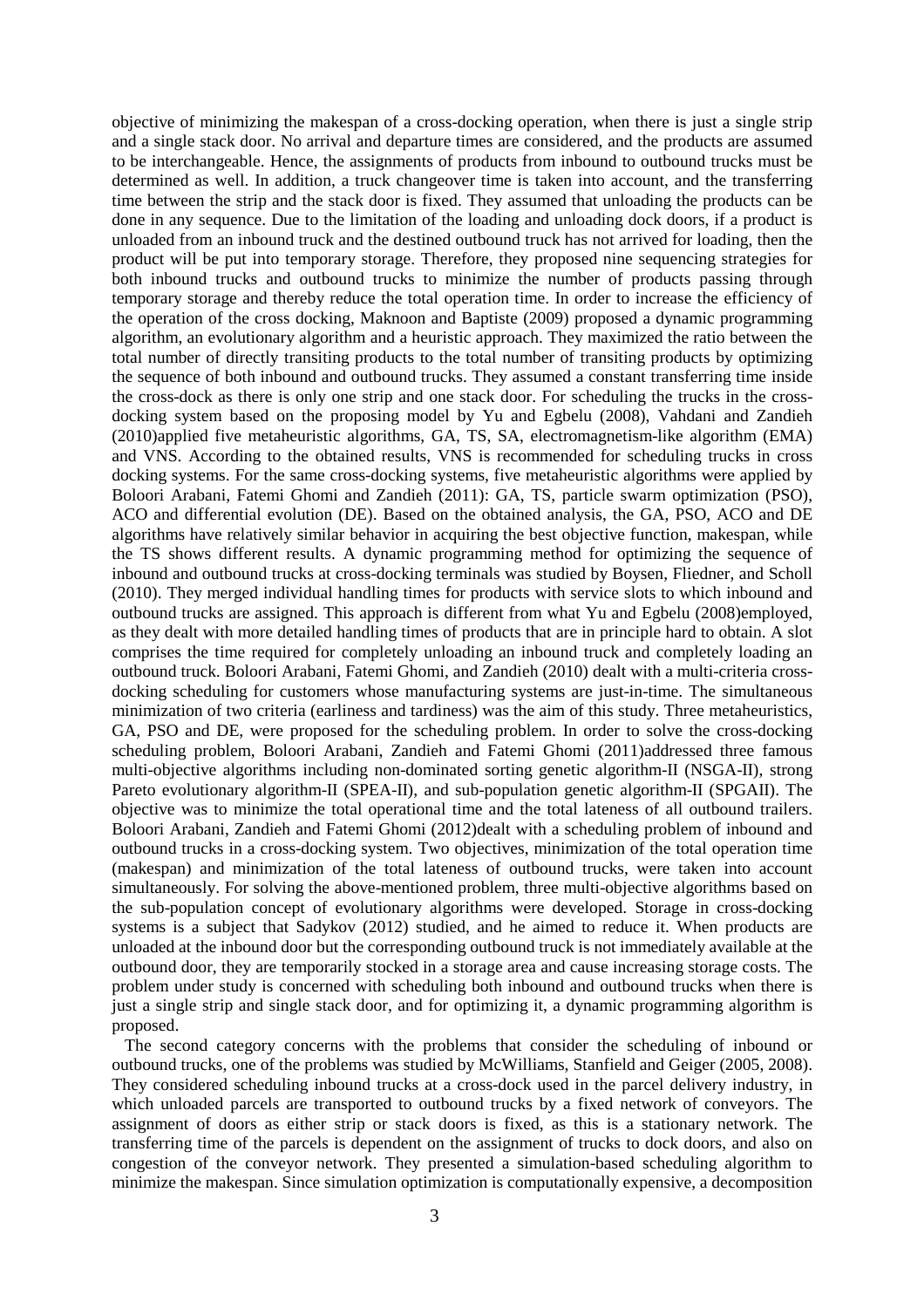approach was also proposed to tackle a similar problem (McWilliams 2009, McWilliams 2010). The objective was then to balance the workload. A minimax model was derived for the problem and was solved with several (meta-) heuristic methods. A dynamic version of this problem was also studied by McWilliams (2009). A multi-door cross-docking problem was considered by Alpan, Larbi and Penz (2011) in which temporary storage was allowed. When given an inbound truck sequence, a bounded dynamic programming was proposed for determining the optimal outbound truck sequence, in a way that the total cost was minimized. Also Boysen, Briskorn and Tschöke (2013) considered an operational truck scheduling problem in a cross-docking system with multiple doors. They assumed that the scheduling of all outbound trucks was done beforehand, and the corresponding departure times were fixed. Therefore, the aim of this study was the optimization of the inbound truck sequence. Provided a good was not loaded onto the designated outbound truck before its departure, profit was lost. In order to maximize the total profit, heuristics called decomposition procedures and simulated annealing were developed. Six metaheuristic algorithms–SA, TS, ACO, DE and two hybrid DE algorithms–were proposed by Liao, Egbelu and Chang (2013) to solve a multi-door cross-docking problem in which dock door assignment and the sequence of inbound trucks were both taken into consideration. The aim of this paper was to minimize the total weighted tardiness. Konur and Golias (2013)assumed that inbound truck arrival times were to be unknown to the cross dock operator. However, the operator knows the incoming trucks arrival time windows, i.e. the lower and upper bounds on the truck arrival times. A GA based heuristic was proposed for finding Pareto-efficient schedules for inbound trucks. In the research of Alpan et al. (2011), Boysen et al. (2013), Liao et al. (2013) and Konur and Golias (2013), only the sequences of inbound trucks or outbound trucks were considered to be optimized.

 The literature related to the third category, which consists of scheduling both inbound and outbound trucks, is rare. A dynamic programming and simulated annealing method for truck scheduling in the cross-docking operation was developed by Boysen (2010). This work dealt with a special truck scheduling problem arising in the (zero-inventory) cross-docks of the food industry, where strict cooling requirements forbid an intermediate storage inside the terminal, so that after products are unloaded from the inbound trucks, the products must be loaded on the outbound trucks, directly. The problem is formalized such that different operational objectives, i.e. the flow time, processing time and tardiness of outbound trucks, are minimized. Lee, Kim and Joo (2012) proposed a mixed integer programming (MIP) model for door-assigning and sequencing of trucks in a multi-door cross-docking problem. For maximizing the number of products that can be shipped within a given working horizon several GAs were proposed. Joo and Kim (2013) considered a truck scheduling problem for three types of truck–inbound trucks, outbound trucks and compound trucks. The compound trucks play the roles of inbound trucks and outbound trucks. Two metaheuristic algorithms, GA and self-evolution algorithm were proposed for minimizing makespan. In the research of Boysen (2010), Lee et al. (2012) and Joo and Kim (2013), the moving times of products between different inbound doors and outbound doors were assumed to be the same. However, the time requirements for moving goods inside the cross-docking generally depend on the corresponding distance between the dock doors to which the respective inbound and outbound trucks are assigned. When taking multiple inbound doors and multiple outbound doors into consideration, the assignment of trucks to inbound doors and outbound doors should be taken into account. Yiyo Kuo (2013)studied a problem which aimed to improve the efficiency of multi-door cross-docking by optimizing both inbound and outbound truck sequencing and both inbound and outbound truck dock assignment. The objective was to minimize the makespan. In order to optimize the problem, a model for calculating the makespan was proposed. When given a sequence of all inbound and outbound trucks, the calculation model could assign all inbound and outbound trucks to all inbound and outbound doors based on first come first served (FCFS) strategy and then calculate the makespan. The proposed makespan calculation model was then integrated with a variable neighborhood search (VNS) which could optimize the sequence of all inbound and outbound trucks. Moreover, four Simulated Annealing (SA) algorithms were adopted for comparison.

 This research considers a scheduling problem concerning the assignment of trucks to dock doors, and likewise determining the docking sequences of inbound and outbound trucks at each door. The objective of this study is to find the best truck scheduling, so that the makespan is minimized. This research is an extension of the model presented by Lee, Kim and Joo (2012), in which no mandatory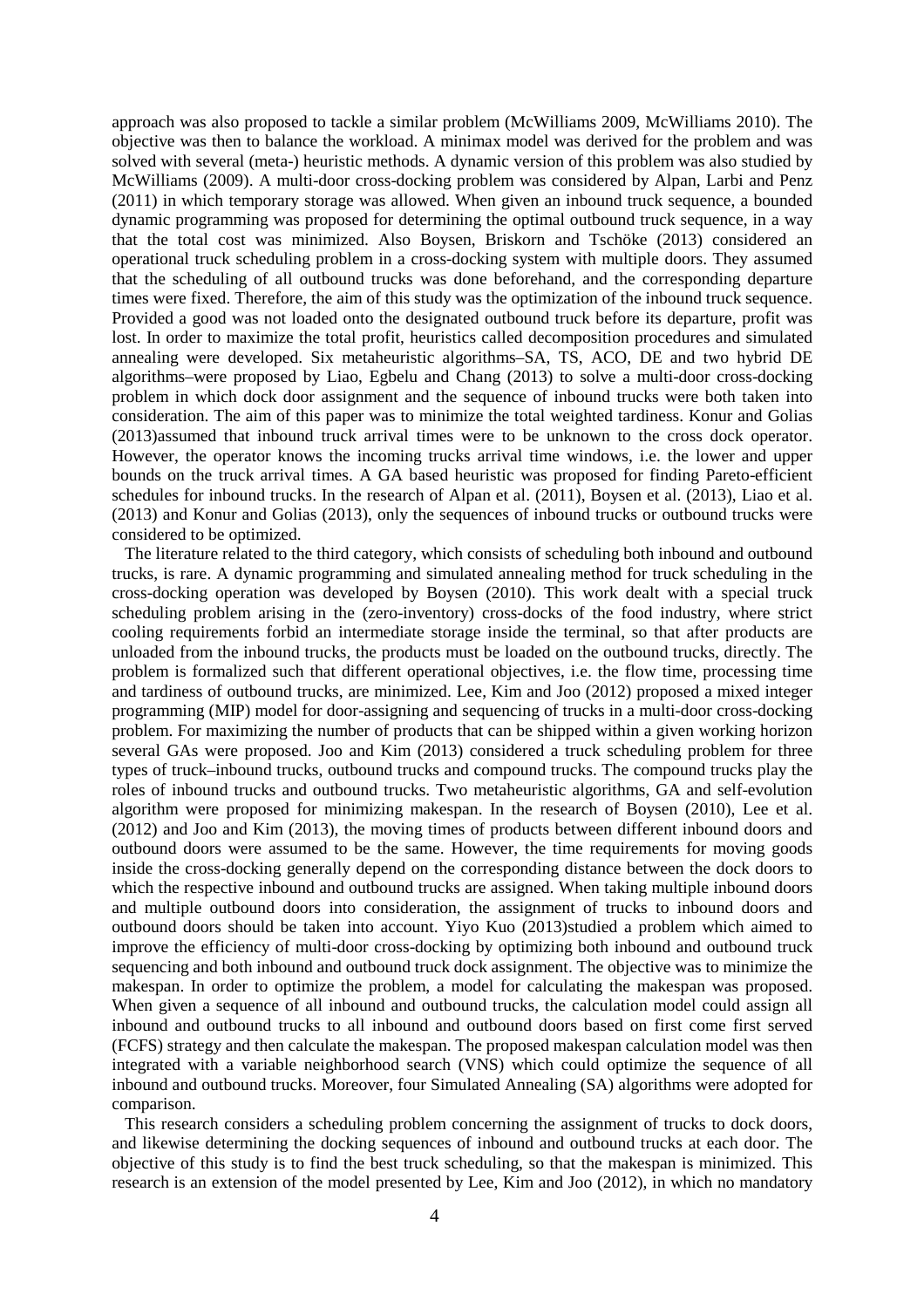constrains exist for the presence of outbound trucks at their designated stack doors; moreover, there is a releasing time for each of the inbound trucks, and they might not be available in the beginning of the working horizon. Also, for each of the outbound trucks a loading sequence is determined, such that assigned products from each inbound truck can be transferred independently, and the ones which have arrived sooner at the designated stack door must be loaded first. The outline of this paper is as follows: in the next section, the mathematical model is presented. Section 3 presents the metaheuristic algorithm, and Section 4 shows a numerical example. At the end, a conclusion and future research direction are provided in Section 6.

## **2- Problem description**

 This research aims to find the best scheduling of inbound and outbound trucks in a cross-docking system with multiple dock doors in order that the makespan is minimized. Hence a mixed integer programming model is derived to find the optimal solution–determining where and when inbound and outbound trucks should be processed. In addition to specifying the assignment of inbound and outbound trucks to doors and the docking sequences, product assignments must be determined simultaneously. A loading sequence for each of the outbound trucks will be determined as well, such that assigned products from each inbound truck can be transferred independently, and the ones which have arrived sooner at the designated stack door must be loaded first. To clarify the problem under study, we first state the basic assumptions that are taken into account.

- There is a releasing time for each of the inbound trucks, so they might not be available in the beginning of the working horizon.
- All outbound trucks are available in the beginning and waiting for loading in the outbound truck yards.
- An exclusive mode of service is considered, i.e. each dock door is assigned either to inbound or to outbound trucks.
- Arriving goods are unloaded from the inbound trucks and transferred to the appropriate outbound docks where they are loaded into outbound trucks. Other internal operations–like sorting and labeling–are not considered. Sufficient personnel and equipment are assumed to be available for performing all loading, unloading and transferring operations.
- Preemption of loading or unloading a truck is not allowed. So, a docked truck has to be completely processed before it leaves the dock.
- For an inbound truck which has arrived at an inbound door, only one product unit can be unloaded at a time. The total unloading time of an inbound truck is dependent on the number of product units to be unloaded.
- The time needed to transfer goods from inbound to outbound trucks is directly proportional to the rectilinear distance between the dock doors to which the trucks are assigned, as the transfer velocities are all the same.
- Intermediate storage inside the cross-dock is allowed. This means that the products assigned to each outbound truck can be transferred to the appropriate stack door before its arrival. The capacity of the storage area is infinite.
- The truck changeover time is fixed.
- Products are interchangeable.
- There is a loading precedence for each outbound truck, such that the goods which arrive earlier must be loaded first.

Based on the aforementioned assumptions, a mixed integer programming model is derived for calculating the makespan. The following notation is used in the mathematical model:

#### **Indices**

| $i, i' = 1, 2 I$ indices of inbound truck        |
|--------------------------------------------------|
| $j, j' = 1, 2 \dots j$ indices of outbound truck |
| $l = 1, 2L$ index of inbound door                |

 $m = 1, 2, \dots, M$  index of outbound door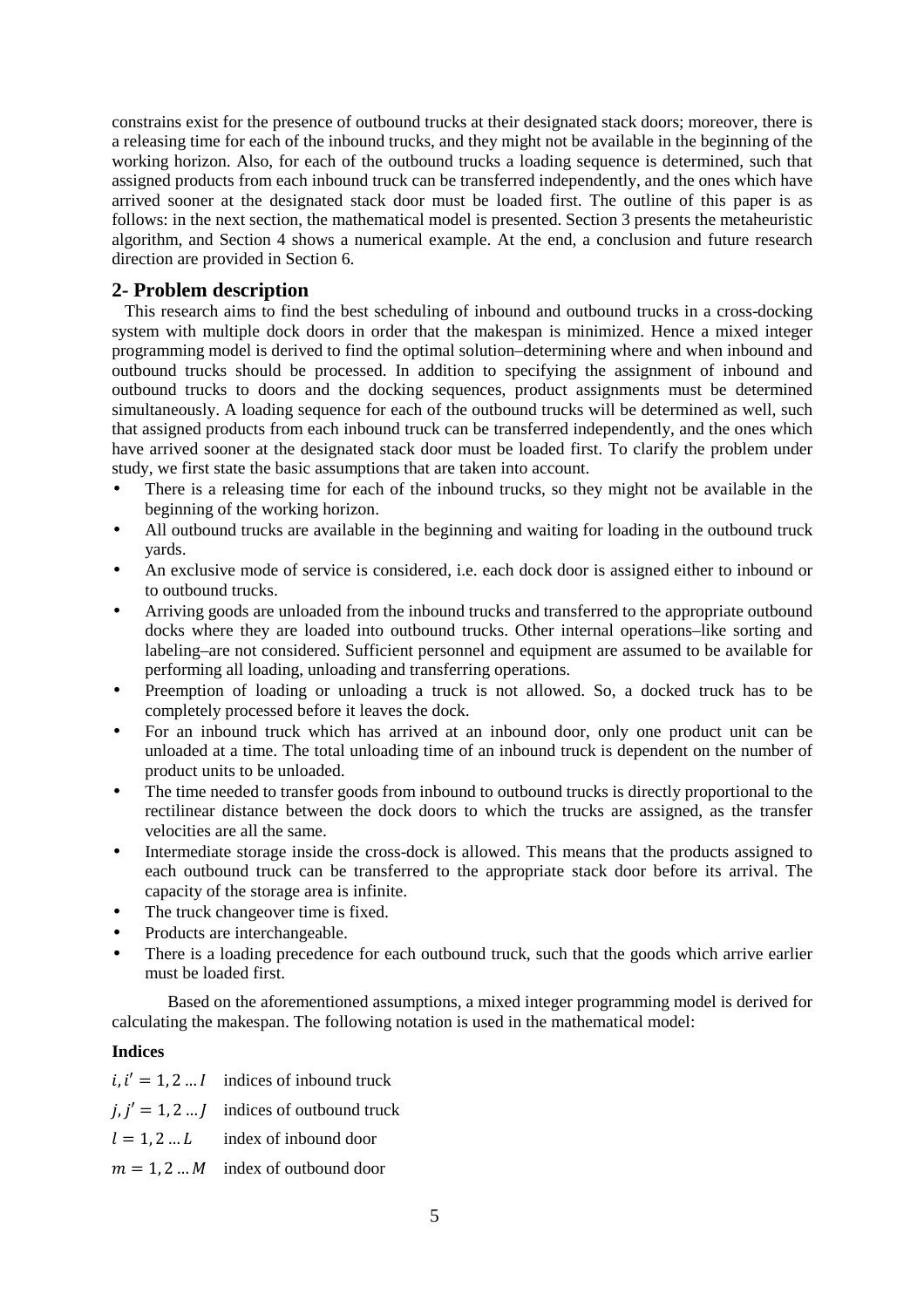#### **Parameters**

- $T_{lm}$  the distance between inbound door l and outbound door m
- $Tw_i$ releasing time of inbound truck  $i$
- $r_i$ the number of product units that are initially loaded in inbound truck  $i$
- $S_i$ the number of product units that are initially needed for outbound truck *j*
- UD unit time for loading or unloading products
- Tc truck changeover time
- a large positive number

#### **Variables**

- $X_{i,i}$  the number of units of product that are transferred from inbound truck i to outbound truck j
- $EI_i$ the time that inbound truck  $i$  enters the inbound door
- EJ j the time that outbound truck  $j$  enters the outbound door
- $DI_i$ the time at which inbound truck  $i$  leaves the inbound door

 $D O J_{ij}$  the time at which loading of products transferred from inbound truck *i* to outbound truck *j* is completed

 $D\!J_j$ the time that outbound truck  $j$  leaves the outbound door

 $LT_{ij}$  the time at which productstransferred from inbound truck *i* to outbound truck *j* can be loaded

#### $C_{max}$  makespan

 $v_{ii}$  a binary variable that is one if at least one product unit transferred from inbound truck *i* to outbound truck *; otherwise it is zero.* 

 $ID_{i1}$  a binary variable that is one if inbound truck *i* is assigned to inbound door *l*; otherwise it is zero.

 $OD_{im}$  a binary variable that is one if outbound truck *j* is assigned to outbound door *m*; otherwise it is zero.

 $p_{ii'l}$ a binary variable that is one if truck  $i$  preceded truck  $i'$  in the inbound truck sequence at strip door *l* when  $i \neq i'$  or truck *i* is the first truck at strip door *l* when  $i = i'$ ; otherwise it is zero.

 $q_{jj'm}$  a binary variable that is one if truck *j* preceded truck *j'* in the outbound truck sequence at stack door *m* when  $j \neq j'$  or truck *j* is the first truck at stack door *m* when  $j = j'$ ; otherwise it is zero.

 $Y_{ii}$  a binary variable that is one if the assigned products from inbound truck *i* arrived at the designated stack door before the presence of the respective outbound truck *j*; otherwise it is zero.

 $G_{\bm{i}'}$ ij a binary variable that is one if  $v_{ij} = v_{i'j} = 1$  and truck i' precedes truck i in the loading sequence for outbound truck*j* when  $i \neq i'$  or  $v_{ij} = 1$  and products from truck *i* have the first priority for loading when  $i = i'$ ; otherwise it is zero.

 $H$ <sub>ii' j</sub> a binary variable that is one if the assigned products from inbound truck  $i$  for outbound truck *j* arrived at the relative stack door before the loading of assigned products from inbound truck  $i'$  on outbound truck  $j$  is finished; otherwise it is zero.

The mixed integer programming model is given below: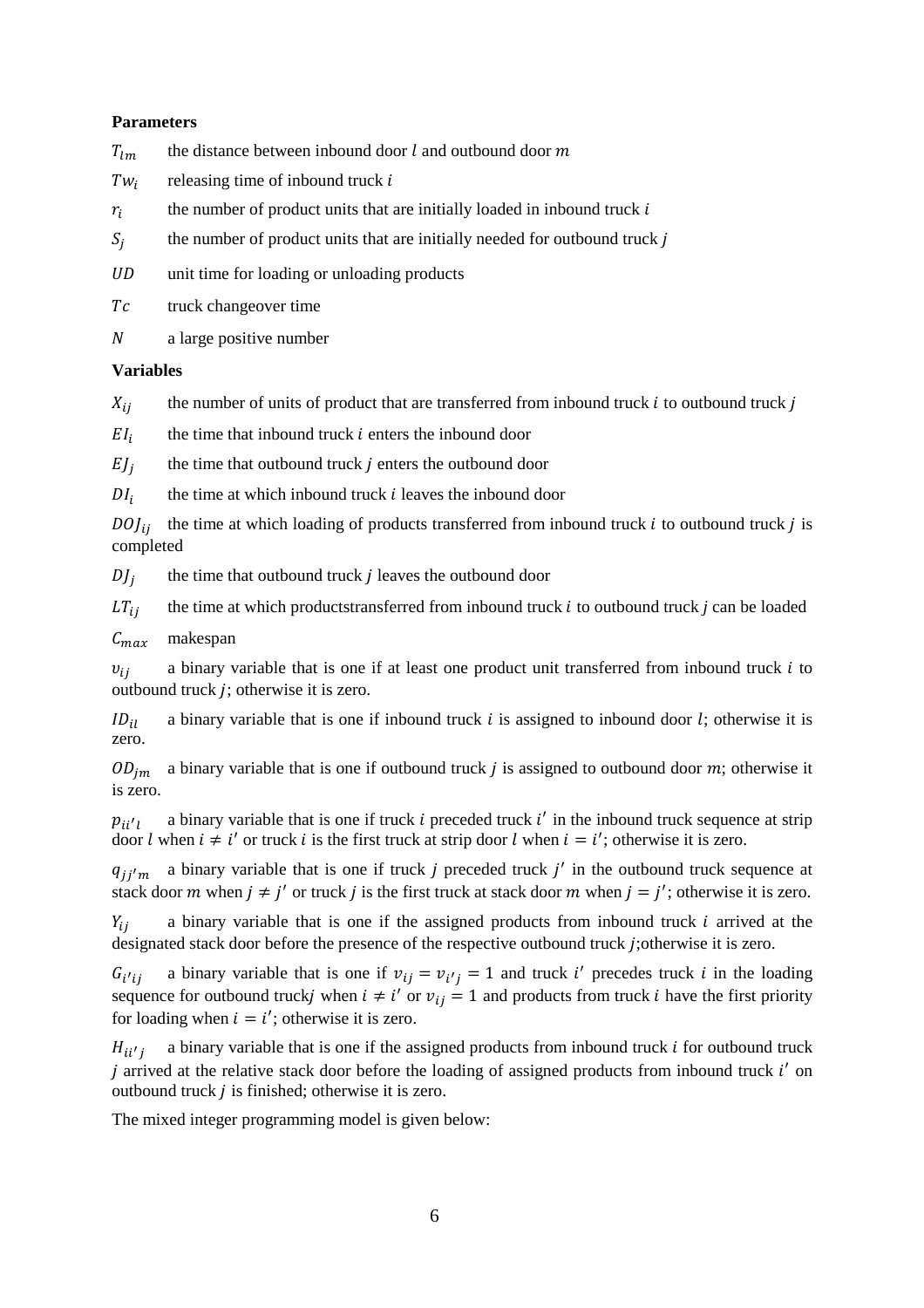Subject to:

 $i' \neq i$ 

 $j=1$ 

 $j' \neq j$ 

$$
\sum_{j=1}^{J} X_{ij} = r_i \, ; \, \forall i
$$

$$
\sum_{i}^{I} X_{ij} = S_j \; ; \; \forall j
$$

$$
i=1
$$
  

$$
X_{ij} \le Nv_{ij} ; \forall i, j
$$
 (4)

$$
\sum_{l=1}^{L} ID_{il} = 1 \; ; \; \forall i
$$

$$
\sum_{m=1}^{M} OD_{jm} = 1; \forall j
$$
\n<sup>(6)</sup>

$$
\sum_{l}^{l} P_{iil} = 1; \forall l \tag{7}
$$

$$
\sum_{i'=1}^{l} P_{i'i} = ID_{il} \; ; \; \forall l, i
$$
\n(8)

$$
\sum_{i'=1}^{I} P_{ii'l} \le ID_{il} \; ; \; \forall l, i
$$
\n(9)

$$
\sum_{j}^{J} q_{jjm} = 1; \forall m
$$
 (10)

$$
\sum_{j'=1}^{J} q_{j'jm} = OD_{jm}; \forall m, j
$$
\n(11)

$$
\sum_{j=1}^{J} q_{jj'm} \leq OD_{jm}; \forall m, j
$$
\n
$$
(12)
$$

$$
EI_i \ge Tw_i \; ; \; \forall i \tag{13}
$$

$$
DI_i = EI_i + UDr_i; \forall i \tag{14}
$$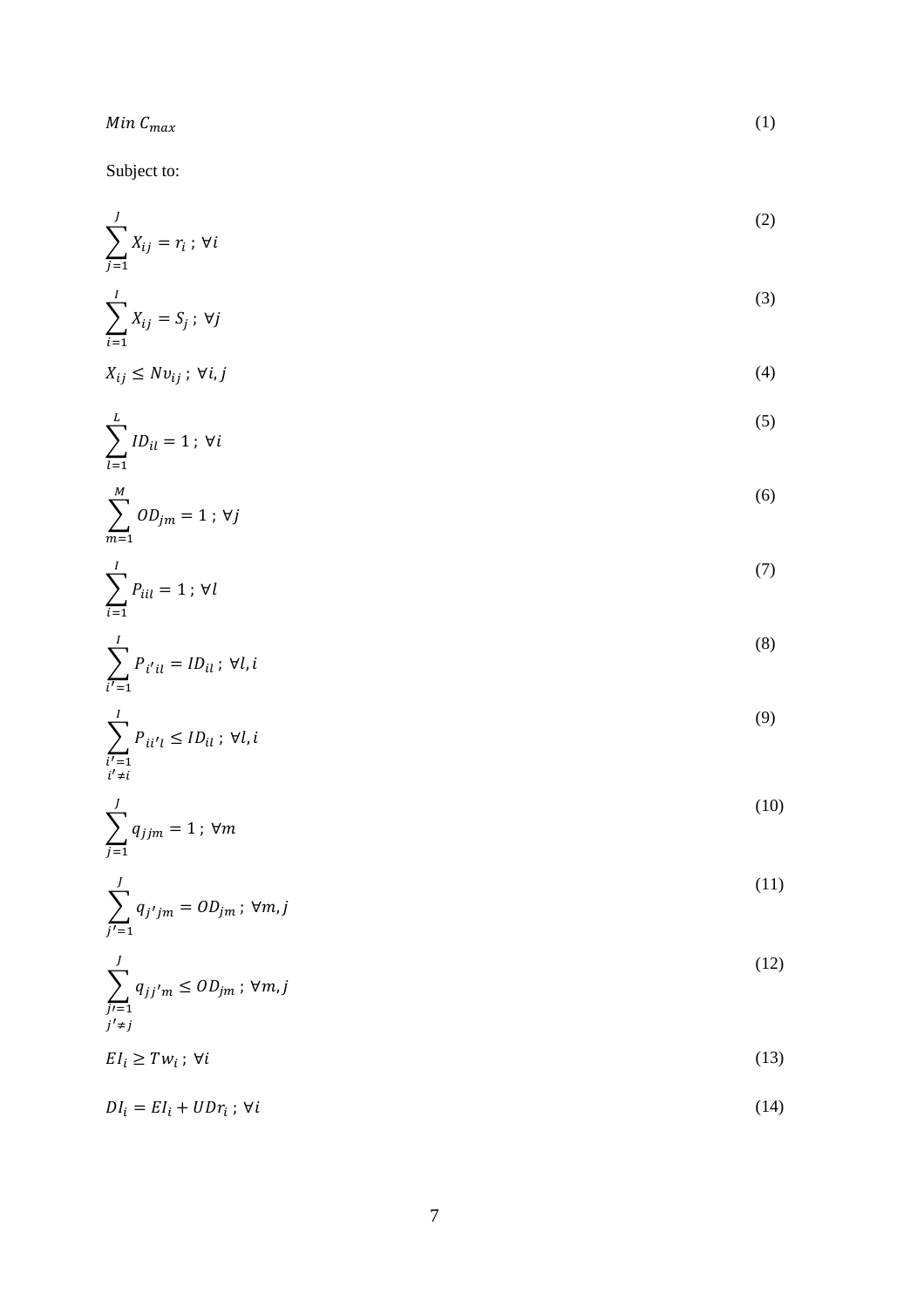$$
DI_{i} + T_{c} \le EI_{i'} + N\left(1 - \sum_{l=1}^{L} P_{ii'l}\right); \ \forall i, i', i \ne i'
$$
\n(15)

$$
LT_{ij} = DI_{i}v_{ij} + \left(\sum_{l=1}^{L} \sum_{m=1}^{M} T_{lm}ID_{il}OD_{jm}v_{ij}\right); \ \forall i, j
$$
 (16)

$$
DJ_j + T_c \le EJ_{j'} + N\left(1 - \sum_{m=1}^{M} q_{jj'm}\right); \ \forall j, j', j \ne j'
$$
 (17)

$$
\sum_{i \in I} G_{iij} = 1; \forall j
$$
 (18)

$$
\sum_{i' \in I} G_{i'ij} = v_{ij} \; ; \; \forall i, j \tag{19}
$$

$$
\sum_{\substack{i' \in I \\ i' \neq i}} G_{ii'j} \le v_{ij} \quad ; \quad \forall i, j \tag{20}
$$

$$
D O J_{ij} - (E J_j + x_{ij} U D) \ge -N(2 - Y_{ij} - G_{iij}); \forall i, j
$$
 (21)

$$
D O J_{ij} - (D O J_{i'j} + x_{ij} U D) \ge -N(2 - Y_{ij} - G_{ii'j} - G_{i'ij}); \forall i, i', j
$$
 (22)

$$
D O J_{ij} - (LT_{ij} + x_{ij} UD) \ge -N(2 - Y_{ij} - G_{iij}); \forall i, j
$$
 (23)

$$
D O J_{ij} - (D O J_{i'j} + x_{ij} U D) \ge -N(Y_{ij} + G_{iij} + 1 - H_{ii'j}); \forall i, i', j
$$
\n(24)

$$
D O J_{ij} - (LT_{ij} + x_{ij} UD) \ge -N(Y_{ij} + G_{iij} + H_{ii'j}); \forall i, j
$$
 (25)

$$
DJ_j \ge D OJ_{ij} \; ; \; \forall i, j \tag{26}
$$

$$
C_{max} \ge DJ_j \; ; \; \forall j \tag{27}
$$

$$
x_{ij} \ge 0 \& Integer; \forall i, j \tag{28}
$$

$$
EI_i, DI_i, EJ_j, DJ_j, DOJ_{ij}, LT_{ij} \ge 0; \forall i, j
$$
\n
$$
(29)
$$

$$
ID_{il}, OD_{jm}, v_{ij}, G_{i'ij}, Y_{ij}, H_{ii'j}, p_{ii'l}, q_{jj'm} \in \{0, 1\}; \forall i, i', j, j', l, m
$$
\n(30)

 The objective is to minimize the makespan. Constraint (2) ensures that the total number of units of product that transfer from each of the inbound trucks to all outbound trucks must be exactly the same as the number of units of product which were initially loaded in each of the inbound trucks. Similarly constraint (3) ensures that the total number of units of product that transfer from all inbound trucks to each outbound truck is exactly the same as the number of units of product needed for each outbound truck. Constraint (4) enforces the relationship between variable  $x_{ij}$  and variable  $v_{ij}$ . Constraints (5) and (6) define that each of the inbound trucks and outbound trucks must be assigned to an inbound door and outbound door respectively. Constraints (7)-(9) ensure that inbound trucks assigned to the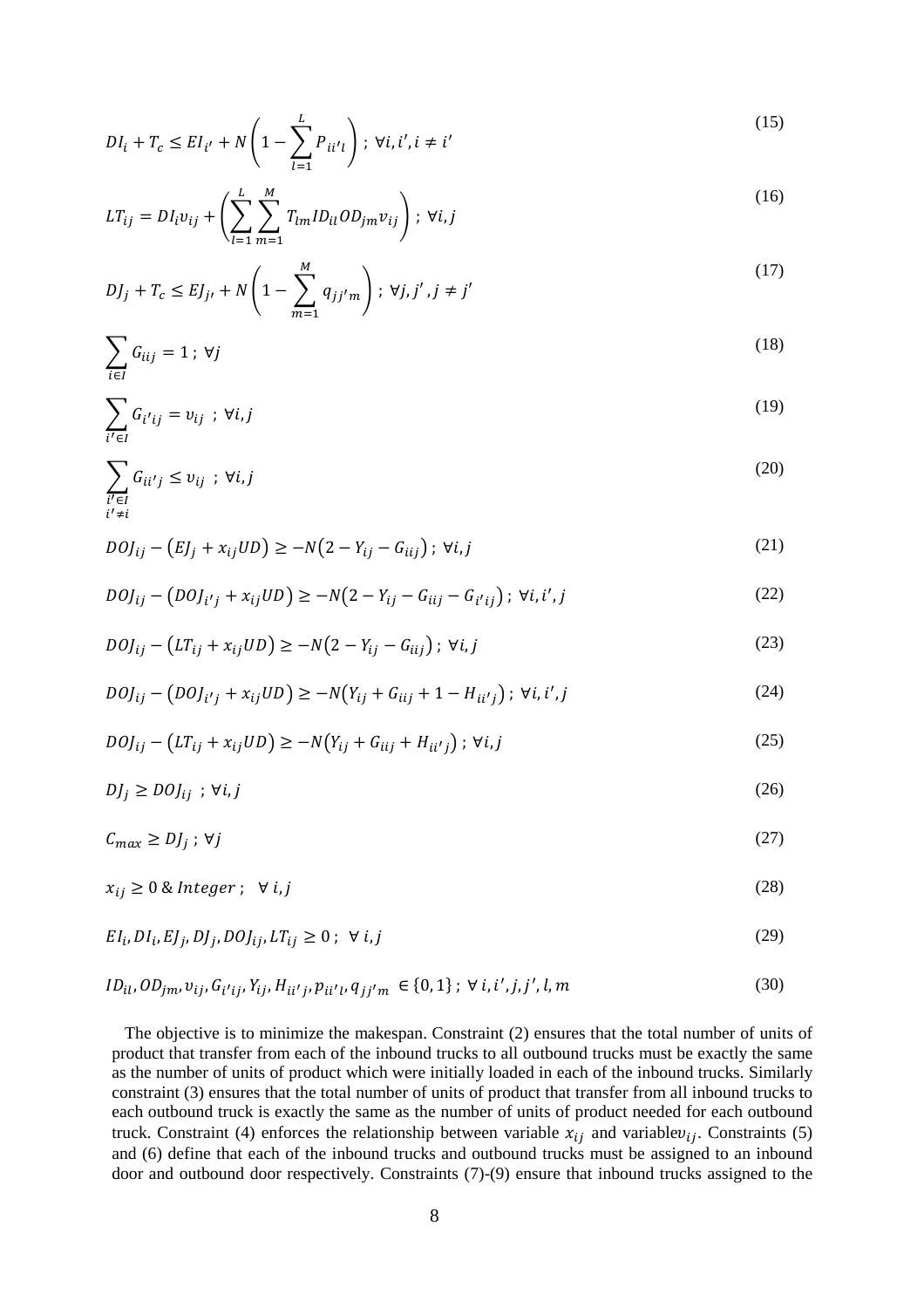same door must appear once in the sequence. Constraint (7) guarantees that only one inbound truck at each door is positioned at the beginning of the sequence. Constraint (8) describes that if an inbound truck is assigned to a door, it is preceded by an inbound truck. Constraint (9) expresses that if an inbound truck is assigned to a door, it can be succeeded, at most, by one inbound truck. The inbound truck that is in the last sequential position at a door will not have a succeeding truck. Similarly constraints (10)-(12) define that outbound trucks assigned to the same door must appear only once in the sequence. Constraint (13) ensures that the entering time of each inbound truck must be greaterequal than its releasing time. Constraint (14) expresses that the departure time of each inbound truck is equal to the starting time of its unloading plus the time needed for unloading the goods in it. Constraint (15) defines that the starting time of a succeeding inbound truck at a door is equal to or greater than the sum of the departure time of its preceding truck and the changeover time. Constraint (16) depicts the time which products transferred from an inbound truck to an outbound truck can be loaded. Constraint (17) defines that the starting time of a succeeding outbound truck at a door is equal to or greater than the sum of the departure time of its preceding truck and the changeover time. Constraints (18)-(20) ensure that the goods transferred from an inbound truck to its designated outbound truck must appear only once in the sequence of its loading. Constraints (21)-(25) compute the time that goods transferred from an inbound truck to an outbound truck are loaded, such that only one of these constraints will be enabled for each of the transferred products. Constraint (26) defines the departure time of each outbound truck, and constraint (27) expresses that C*max* must be equal to or greater than the departure times of outbound trucks. Constraints (28)-(30) specify the type of variables in the model.

In the abovementioned model, constraint (16) is nonlinear, and also, variables  $y_{ij}$ ,  $H_{ii'j}$  are dependent on other variables in the model. Therefore, to linearize constraint (16) and give a precise mathematical form of variables $y_{ij}$ ,  $H_{ii'j}$ , we need to add several constraints and change the model into a mixed integer programming model.

 The complexity of this problem highly depends on the number of inbound and outbound trucks and the number of strip and stack doors. Moreover, in the studies of Lee, Kim and Joo (2012),it has been proved that this problem is NP-hard, because as the number of inbound and outbound trucks increases, the computational time grows exponentially. Therefore, a simulated annealing algorithm is proposed to solve the abovementioned problem.

#### **3- Simulated Annealing**

 In this section, we present a Simulated Annealing algorithm in order to find the optimal solution for the aforementioned objective function-makespan, as the mathematical model will not be applicable for finding the optimal solution for the large-scale real-world cases. Simulated annealing (SA) is a generic probabilistic meta-algorithm for the global optimization problem, to locate a good approximation of the global optimum of a given function in a large search space. It was independently invented by Kirkpatrick,Gelatt and Vecchi (1983).Since then, simulated annealing has been used in many other applications. Papers that have applied simulated annealing to cross-docking related problems include Jayaraman and Ross (2003), Ross and Jayaraman (2008), Chen et al. (2006), Vahdani and Zandieh (2010), Soltani and Sadjadi (2010), and Liao, Egbelu and Chang (2013).

The name and inspiration for this generic probabilistic meta-algorithm came from the technique of annealing in metallurgy, which involves heating and controlled cooling of a material to increase the size of its crystals and reduce their defects. The heat causes the atoms to become unstuck from their initial positions (a local minimum of the internal energy) and wander randomly through states of higher energy. Slow cooling gives the atoms more chances of finding configurations with lower internal energy than their initial states.SA is a neighborhood search technique that has produced good results for combinatorial problems. The major advantage of SA over other methods is its ability to avoid becoming trapped at local minima. Also SA is one of the metaheuristic algorithms which can definitely converge to the optimal solution while its required conditions are met. The algorithm employs a random search, which accepts not only changes that improve the objective function but also some changes that do not improve it. SA is a variation of hill climbing in which some nonimproving moves may be made during the search process. The basic structure of SA algorithm is presented in Table 1 where the following notations are used: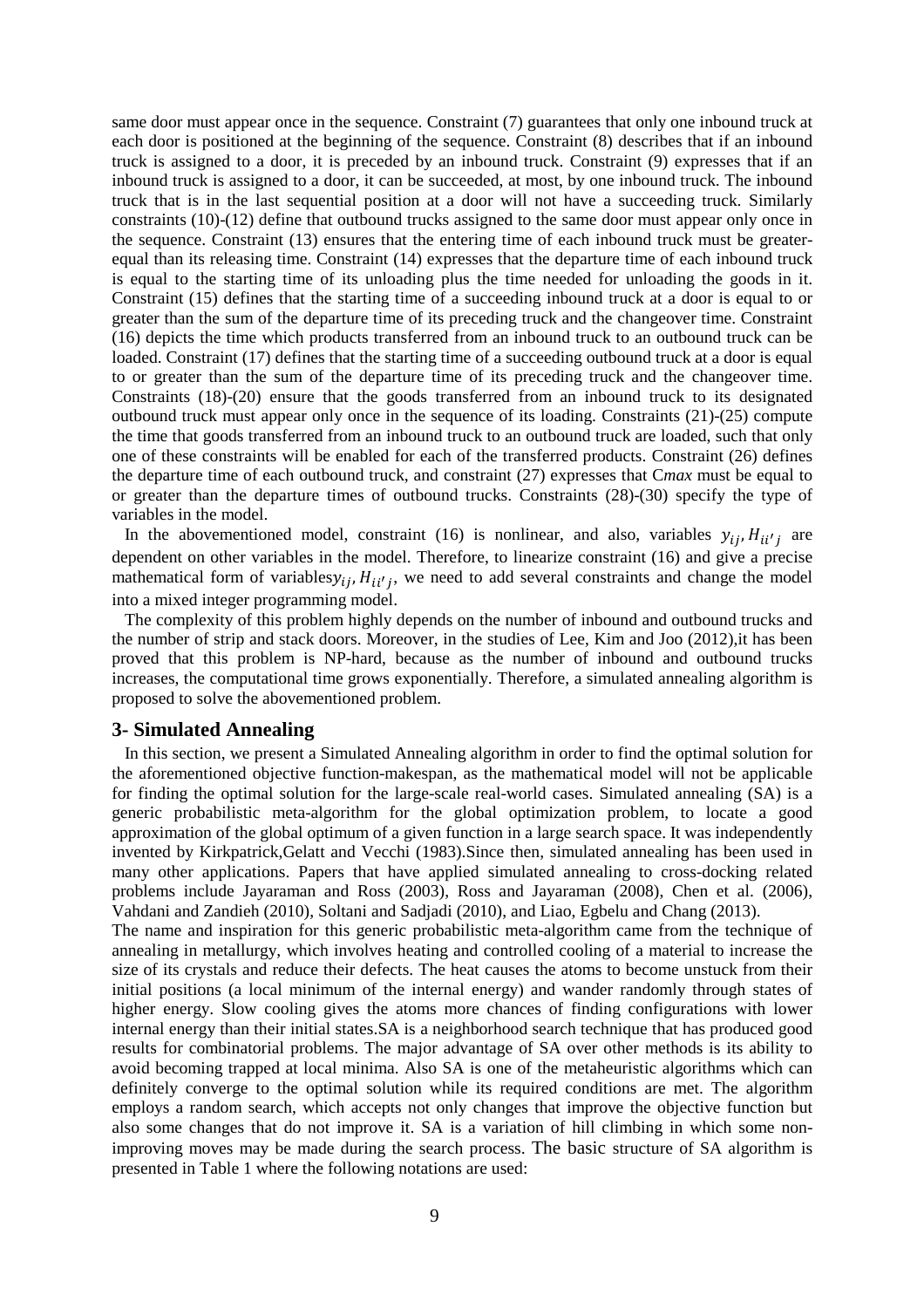- S Current solution
- $S^*$ Best solution
- $f(S)$  Value of objective function in solution S
- $n$  Repetition counter
- $T_0$  Initial temperature
- SubIt Number of repetitions allowed at each temperature level
- P Probability of accepting  $S_n$  when it is not better than S

Note: While performing a maximization problem, the objective function is multiplied by −1 to obtain a capable form.

**Table 1: Basic structure of SA algorithm** 

Initialize the SA control parameter  $(T_0, \text{SubIt})$ Select an initial solution,  $S_0$ Set  $T = T_0$ ,  $S = S_0$ ,  $S^* = S_0$ ; calculate  $f(S_0)$ While the stop criterion is not reached do Set  $n = 1$ : While  $n <$  SubIt do Generate solution Sn in the neighborhood of  $S_0$ ; Calculate  $\Delta = f(S_n) - f(S)$ If  $\Delta$ ≤ 0  $S = S_n; n = n + 1;$ else generate a random number,  $r \in (0,1)$ if  $(r \leq p = exp(-\frac{\Delta}{r}))$  $S = S_n$ ;  $n = n + 1$ ; end end If  $(f(S) < f(S^*))$  $S^* = S_n;$ end end Reduce the temperature T; end

 The algorithm starts with an initial solution to the problem. In the inner cycle, the SA is repeated while  $n \leq SubIt$ , and a neighboring solution  $S_n$  of the current solution S is generated. If  $\Delta \leq 0$ ,  $S_n$  is better than  $S$ , so the generated solution replaces the current solution; otherwise, the solution is accepted with a criterion probability ( $\exp(-\frac{\Delta}{T})$ ). The value of temperature T decreases in each iteration of the outer cycle of the algorithm. Obviously, the probability of accepting the worst solution decreases as the temperature decreases in each outer cycle. The performance of SA depends on the definition of several control parameters:

- a) The initial temperature,  $T_0$ , should be high enough so that, in the first iteration of the algorithm, the probability of accepting the worst solution is at least 80%.
- b) The most commonly used temperature reducing function is geometric:  $T_i = C.T_{i-1}$  where  $C <$ 1 and is constant. Typically,  $0.7 \le C \le 0.95$ .
- c) The length of each temperature level, SubIt, determines the number of solutions generated at a certain temperature,  $T$ .
- d) The stopping criterion defines when the system has reached a desired energy level, and is based on: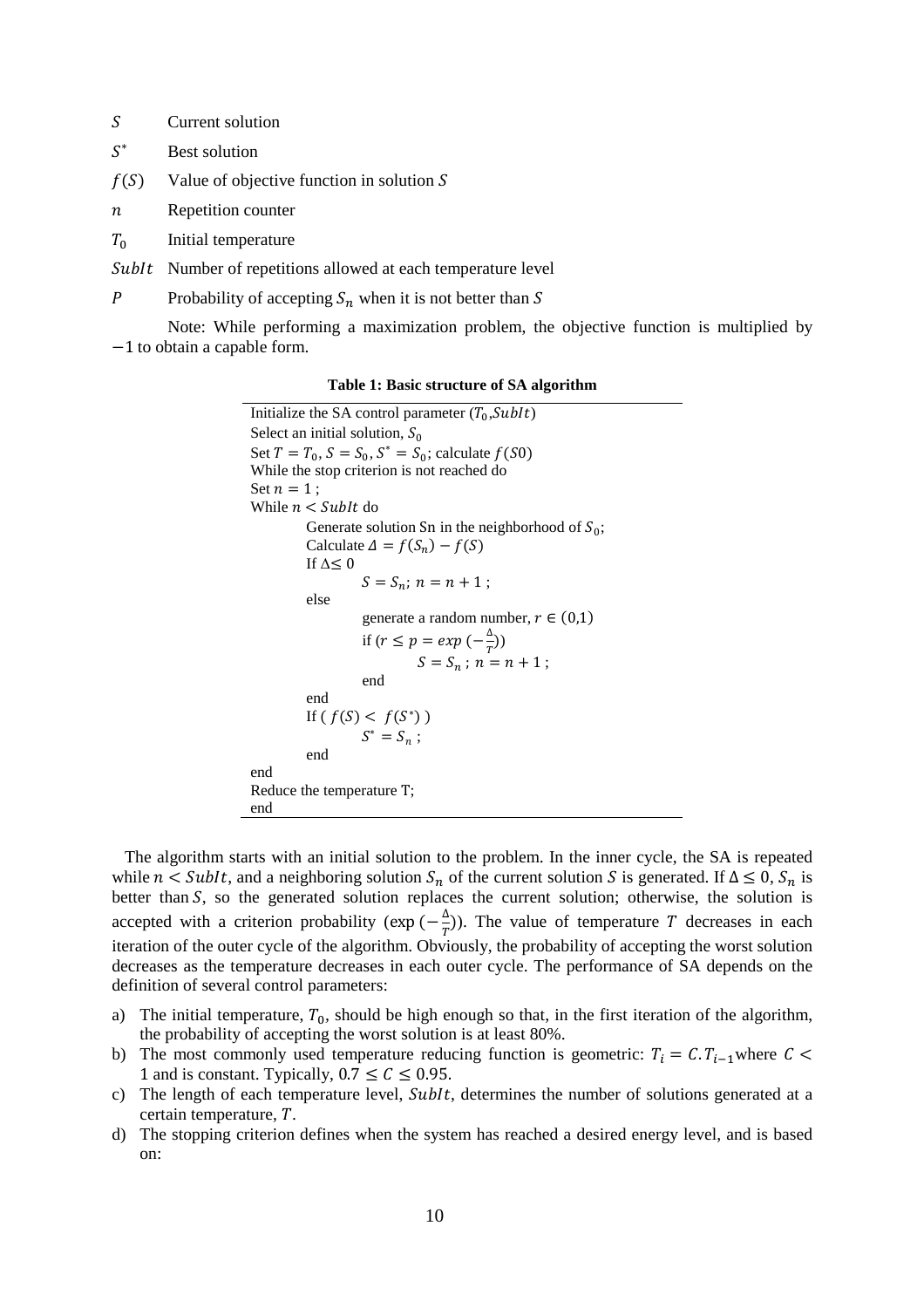- The total number of solutions generated.
- The temperature at which the desired energy level is reached (the freezing temperature).
- The ratio between the number of solutions accepted and the number of solutions generated.

 Obviously, each of these control parameters is chosen according to the specific problem on hand. In the proposed SA algorithm, the stopping criterion is the total number of solutions generated. The two most important factors in designing SA algorithm are the solution representation and neighborhood generating procedure, which highly influence the convergence speed of the SA.

 A combination has been used for representing the solution, such that integer-valued lists are considered for assignment of inbound and outbound trucks to inbound and outbound doors and also for product assignments, where the length of each part is based on the size of the respective part. Permutation is proposed for showing the docking sequences of trucks and docking sequences of assigned shipments for each outbound truck. Figure 1 shows a feasible solution representation, in which there are 6 inbound trucks and 4 outbound trucks, with 3 strips and stack doors.

| $\mathbf{1}$ | 2 2 3 1 1               |  |  |                                         |               | $1 \t2 \t3 \t3$ |                                   |   |
|--------------|-------------------------|--|--|-----------------------------------------|---------------|-----------------|-----------------------------------|---|
|              | $5 \t2 \t6 \t3 \t4 \t1$ |  |  |                                         | $\frac{2}{2}$ | $\overline{4}$  | $\begin{array}{cc} 1 \end{array}$ | 3 |
|              |                         |  |  |                                         |               |                 |                                   |   |
| $1 \quad$    |                         |  |  | $1 \t2 \t2 \t2 \t3 \t4 \t4 \t5 \t6 \t6$ |               |                 |                                   |   |
|              | 2 3 2 2 1 2 3 2 1 1     |  |  |                                         |               |                 |                                   |   |

**Figure 1: An example of the solution representation**

 The first part of the solution representation, which is a matrix with two rows, demonstrates the docking assignment and docking sequence of inbound trucks. The first row of the matrix shows the assignment of inbound trucks to strip doors, the length of which is equal to the number of inbound trucks, and the values vary among the number of inbound doors. The second row of this matrix represents the docking sequence of inbound trucks, the length of which is equal to the number of inbound trucks, and the values are a permutation of the number of inbound trucks. In the same manner, the second part of the solution representation demonstrates the docking assignment and docking sequence of outbound trucks. Similarly, the first row of this matrix shows the assignment of outbound trucks to stack doors, but its length is equal tothe number of outbound trucks, and its values rang among the number of stack doors. Also, the second row of this matrix represents the docking sequence of outbound trucks, the length of which is equal to the number of outbound trucks, and the values are a permutation of the number of outbound trucks. The last part of the solution representation indicates the product assignment, which is comprised of two rows, the lengths of which are equal to the total number of products that are initially loaded into inbound trucks. In the first row of this part, the number of each inbound truck is repeated in an ascending manner based on the number of products it has, and the second row consists of the number of outbound trucks, which are set based on their demands but in a random manner. To clarify the third part of the solution representation, consider the third part of the solution shown in Figure 1. Suppose that the total number of products in inbound trucks is11 units, and the number of products that are initially loaded into inbound truck 1, 2, 3, 4, 5 and 6 are respectively 2, 3, 1, 2, 1 and 2. Also, the demands of outbound trucks 1, 2 and 3 are respectively 4, 5 and 2 units. The second row shows the product assignment, which is as follows: for outbound truck 1 with 4-unit demand, 1 unit of its demand is provided by inbound truck 2, another unit is provided by inbound truck 5, and 2 units of this demand is supplied by inbound truck 6. The demand of other outbound trucks can be explained in a similar way.

 The most important point in this solution representation is: all the randomly generated solutions are feasible; thus, there is no need for considering penalty cost. As mentioned above, the solution representation is comprised of three different parts; hence, different neighborhood functions have been employed for each part of the solution. For making new sequences, a roulette wheel selection is applied to choose one of the three neighboring operators. Various operators have been considered for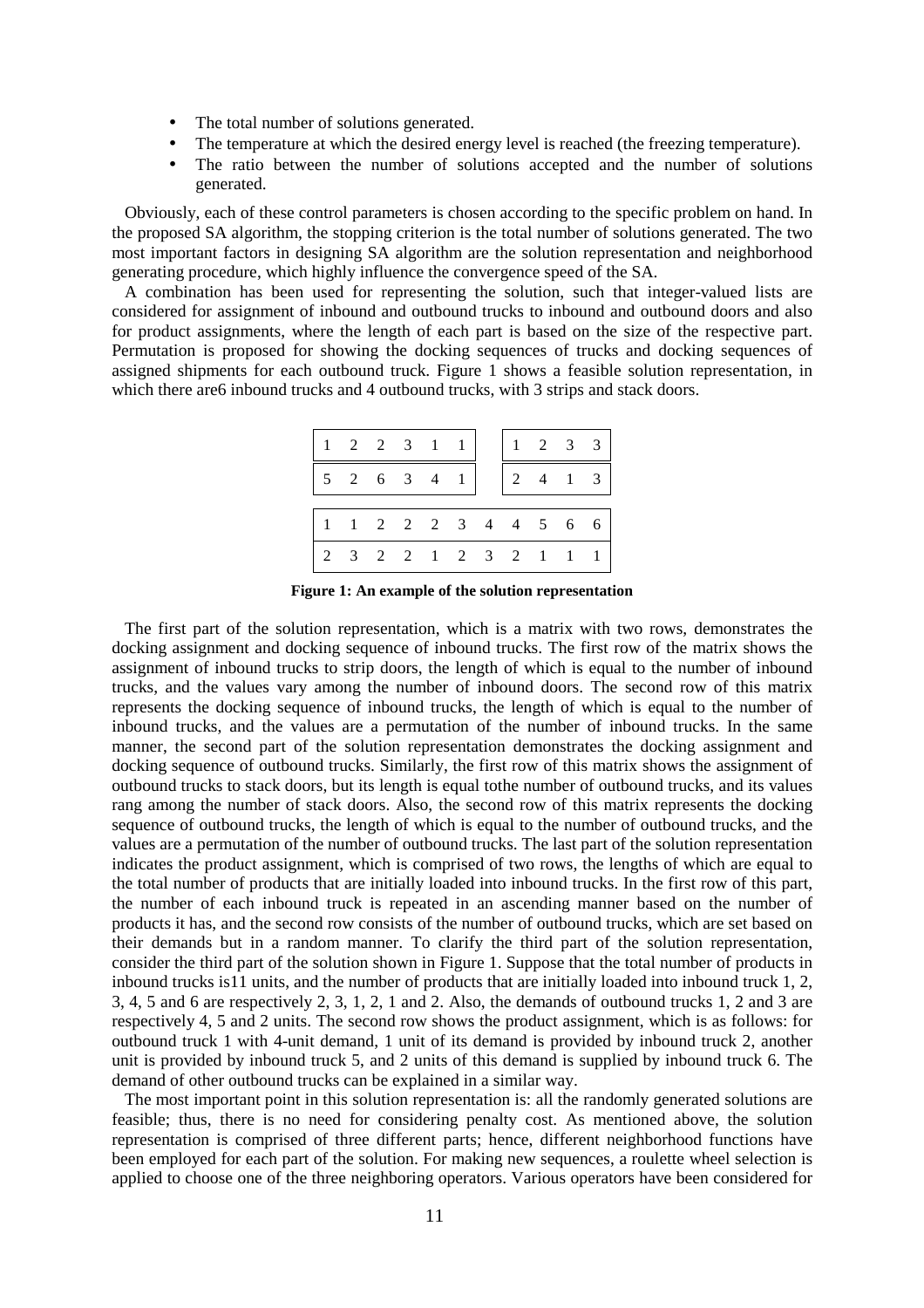generating sequences: paired swap, inversion and insertion. In order to create a new docking assignment, one of the arrays is chosen randomly, and its value will then be substituted with a different number in the list. Also, for generating new product assignment, two positions are chosen randomly in the product list; then, the values of these two chosen positions will be changed only if these values are provided from different inbound trucks in the given list.

#### **4- Numerical examples**

 In this section, two sets of problems are tested by the proposed SA algorithm and GAMS software CPLEX solver, in order to evaluate the efficiency of SA algorithm. Due to the complexity of this problem, which highly depends on the number of inbound and outbound trucks and also inbound and outbound doors, two problem groups are generated randomly based on these parameters. The first group of problems includes having less than 4 inbound and outbound trucks and less than 3 strip and stack doors. This group of problems is created to compare the solutions found by SA to the optimal solution that is obtained by GAMS software. For the first set of test problems, CPLEX solver was able to find the global optimum in less than two hours. For each of the SA parameters, different values are proposed by random, and one of the parameters will then be changed in its given domain while other parameters are fixed. This process is repeated 20 times for each of the changes. The best combination of SA parameters is then chosen.

 The second group of problems includes the ones in which CPLEX cannot obtain the optimal solution in the given time (two hours); however, several instances are run with CPLEX to show its disability as compared to SA algorithm in regard to computational time and found solution. For this group of instances, adjusting SA parameters is done as well as for the first group. All the experiments are shown in Table5&6. All the needed data are chosen randomly. For example, the time needed for loading and unloading one product is assumed 5 time units, and the truck changeover time is 20 time units. The transferring time among different strip and stack doors is calculated through rectilinear distance. Also needed values for inbound trucks entering times are chosen by random and are shown in Table 2.The needed time windows are the same for all the tested problems. All the experiments utilize CPLEX and SA, and are executed on a PC with a 2.50 GHz Intel Core i7 CPU and 16GB RAM.

**Table 2. proposed inbound trucks time windows**

| <b>Inbound truck</b> 1 2 3 4 5 6 7 8 9 10 11 12 13 14 15 16 17              |  |  |  |  |  |  |  |  |  |
|-----------------------------------------------------------------------------|--|--|--|--|--|--|--|--|--|
| <b>Time windows</b> 40 10 0 70 35 89 120 200 90 250 110 20 0 75 205 220 300 |  |  |  |  |  |  |  |  |  |

| <b>Parameters</b>                 | <b>Adjusted value</b> |
|-----------------------------------|-----------------------|
| Initial Temperature               | 100                   |
| Maximum number of main iterations | 100                   |
| Maximum number of sub iterations  | 120                   |
| Cooling rate                      | 0.93                  |

**Table 3. Final adjusted values for parameters of the first group of problems** 

**Table 4. Final adjusted values for parameters of the second group of problems** 

| <b>Parameters</b>                 | <b>Adjusted value</b> |
|-----------------------------------|-----------------------|
| Initial Temperature               | 2000                  |
| Maximum number of main iterations | 400                   |
| Maximum number of sub iterations  | 300                   |
| Cooling rate                      | 0.96                  |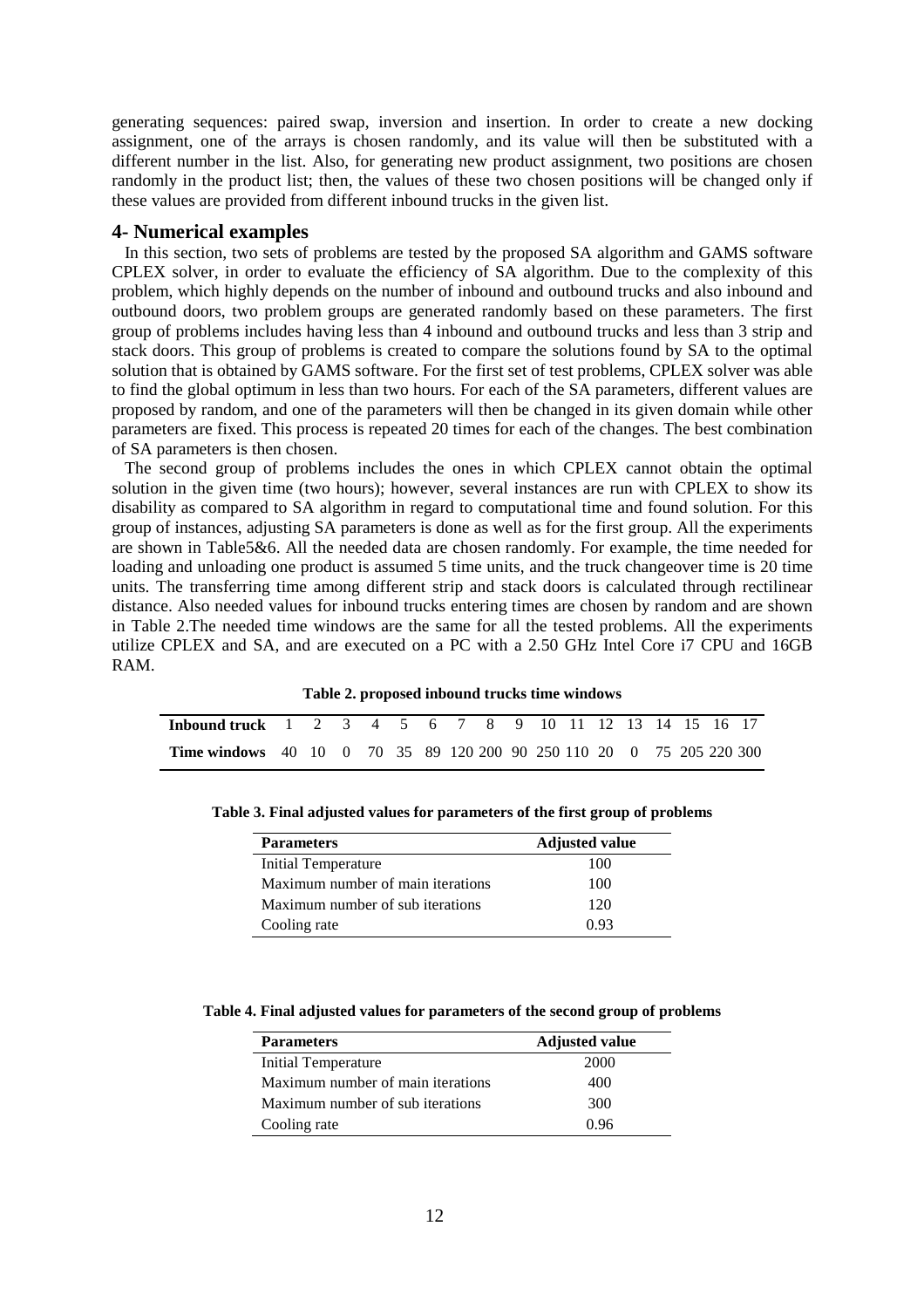|                            | Number<br>of $I/O$<br><b>Dock</b> |                                 |                       | <b>CPLEX</b> | SA algorithm |         |                  |       |             |  |
|----------------------------|-----------------------------------|---------------------------------|-----------------------|--------------|--------------|---------|------------------|-------|-------------|--|
| Number<br>of $IO$<br>Truck |                                   | <b>Number</b><br>of<br>shipment | <b>Time</b><br>(sec.) | Cmax         |              | Average |                  |       |             |  |
|                            |                                   |                                 |                       |              | Run 1        | Run 2   | Run <sub>3</sub> | Run 4 | time (sec.) |  |
| 2/2                        | 2/2                               | 45                              | л.                    | 290          | 290          | 290     | 290              | 290   | 5.5         |  |
| 3/3                        | 3/2                               | 55                              | 611                   | 285          | 285          | 285     | 285              | 285   | 6.5         |  |
| 3/3                        | 3/1                               | 50                              | 776                   | 380          | 380          | 380     | 380              | 380   | 9.6         |  |
| 3/3                        | 1/2                               | 47                              | 9                     | 319          | 319          | 319     | 319              | 319   | 8.5         |  |
| 4/4                        | 1/2                               | 70                              | 1260                  | 455          | 455          | 455     | 455              | 455   | 11.8        |  |
| 4/2                        | 1/2                               | 70                              | 1                     | 455          | 455          | 455     | 455              | 455   | 9           |  |

**Table 5. Results of the problems in the first group**

**Table 6. Results of the problems in the second group** 

| <b>Number</b> | <b>Number</b> | <b>Number</b><br>of<br>shipment |       |       |                  |              |                |        |
|---------------|---------------|---------------------------------|-------|-------|------------------|--------------|----------------|--------|
| of I/O        | of I/O        |                                 |       | Cmax  | Average          | <b>CPLEX</b> |                |        |
| <b>Truck</b>  | <b>Dock</b>   |                                 | Run 1 | Run 2 | Run <sub>3</sub> | Run 4        | time<br>(sec.) |        |
| 4/4           | 3/3           | 57                              | 215   | 215   | 215              | 215          | 159            | 215    |
| 5/3           | 2/2           | 60                              | 260   | 260   | 260              | 260          | 129            | 264    |
| 7/5           | 3/3           | 80                              | 243   | 239   | 235              | 243          | 240            | 269    |
| 7/7           | 4/3           | 90                              | 250   | 259   | 254              | 250          | 281            | 305    |
| 8/4           | 4/2           | 98                              | 329   | 329   | 329              | 329          | 226            | 365    |
| 10/5          | 5/4           | 100                             | 310   | 310   | 310              | 310          | 317            | 345    |
| 10/6          | 7/5           | 115                             | 328   | 328   | 328              | 328          | 410            | 350    |
| 12/5          | 3/3           | 110                             | 339   | 330   | 339              | 333          | 329            | 355    |
| 12/7          | 5/3           | 140                             | 380   | 380   | 380              | 380          | 507            | $\ast$ |
| 12/7          | 8/4           | 140                             | 329   | 329   | 329              | 329          | 593            | $\ast$ |
| 12/10         | 7/6           | 140                             | 328   | 328   | 328              | 328          | 711            | 373    |
| 15/10         | 8/7           | 153                             | 322   | 322   | 322              | 322          | 865            | 441    |
| 15/10         | 9/6           | 153                             | 322   | 322   | 322              | 322          | 903            | $\ast$ |
| 17/13         | 10/8          | 171                             | 372   | 372   | 372              | 372          | 1242           | $\ast$ |
| 17/13         | 5/3           | 171                             | 439   | 439   | 439              | 439          | 955            | $\ast$ |

 The test results of the problems in Group 1 are reported in Table5. The structure of the table is as follows: the first three columns of the table show the problem information, the next column contains the results obtained by CPLEX, and the last column indicates the results acquired by SA algorithm. By comparing the obtained results of SA and the optimal solution which is found by CPLEX, we can claim that the proposed SA algorithm has good performance for small sized truck scheduling problems. Each of the reported instances was run four times with the proposed SA, and every time, the obtained result was the same as the optimal relative solution, which shows the efficiency of the proposed SA for small instances. Nevertheless, as the number of trucks increases, the computational time of CPLEX enhances significantly, while the proposed SA's computational time goes along a polynomial function. In Table 6, the results of the problems in Group 2 are summarized, which contains the instance parameters, the obtained makespan by SA algorithm, the average computational time of the proposed SA, and the objective function of the best solution obtained by CPLEX solver in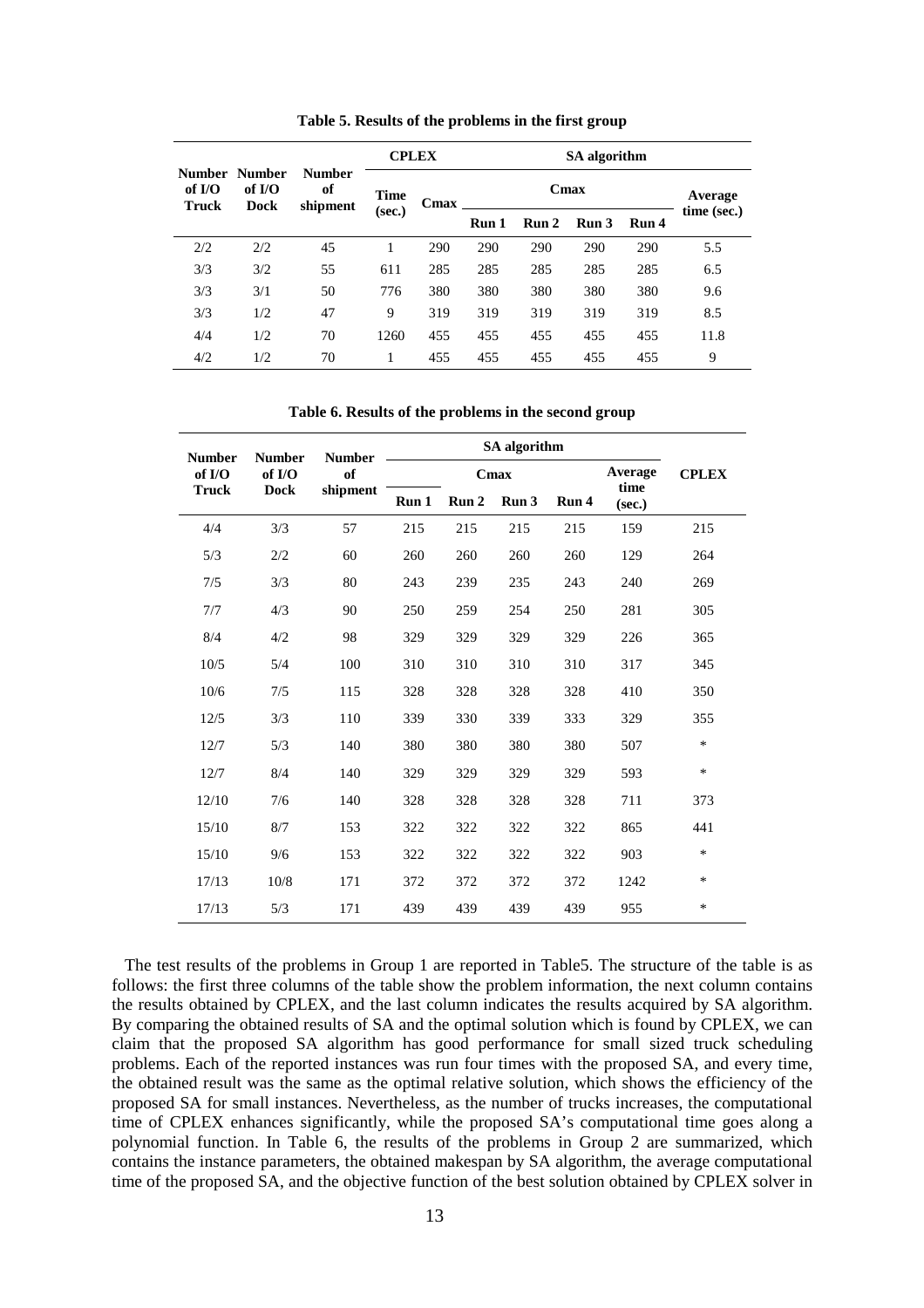2 hours' time limit for each of the given problems. A star in the CPLEX results column means that the solver was not able to find a feasible solution in two hours. However, the computational times of the proposed SA for this group of problems are small enough to obtain solutions in a reasonable time frame.

## **5- Conclusion and future works**

 In this paper, a truck scheduling problem was studied which deals with scheduling of both inbound and outbound trucks at a cross-docking system with multiple dock doors. The objective of this study was to find the best docking assignment and docking sequence for inbound and outbound trucks in a way that the makespan is minimized. Therefore, for this aim, determining the door assignment and docking sequences for all inbound and outbound trucks had to be done simultaneously. Due to the interchangeability characteristic of products, product assignment had to be determined as well. In regard to the proposed objective function, a loading sequence was determined for each of the outbound trucks, which led to minimization of the makespan, and also helped to reduce the occupied storage space in the cross-dock, as a limited storage space is available in reality. In addition, considering the transferring time between different dock doors was another option that could help the objective function to be minimized. The problem was formulated as a mixed integer programming model in order to find the optimal solution. Although CPLEX could be used for solving the small sized problems, it got inefficient and impractical for solving large sized problems because of the increased computational time requirement. Therefore, a simulated annealing algorithm was proposed for solving the large sized problems to (near-) optimal. The obtained results indicated the effectiveness of the proposed SA, as the computational time is significantly small as compared to the running time of CPLEX solver.

 Although various real-world details were taken into account, several others have not been considered, like limited storage capacity and internal congestion. Also, this problem was assumed to be static, whereas in practice, trucks arrive late, equipment fails, etc., so uncertainty and variability should be taken into account. Therefore, future research should incorporate these issues in the truck scheduling problem in order to increase the applicability.

### **References**

Alpan, G., Larbi, R.,& Penz, B. (2011).A bounded dynamic programming approach to schedule operations in a crossdocking platform. *Computers & Industrial Engineering*, 60(3):385–96.

Apte, UM., Viswanathan, S. (2000). Effective cross docking for improving distribution efficiencies. *International Journal of Logistics: Research and Applications*, 3(3):291–302.

Bartholdi, III. JJ., Gue, KR. (2004). The best shape for a crossdock. *Transportation Science*, 38(2):235–44.

Boloori Arabani, A. R., Fatemi Ghomi, S. M. T., & Zandieh, M. (2011). Meta-heuristics implementation for scheduling of trucks in a cross-docking system with temporary storage. *Expert Systems with Applications*, 38, 1964–1979.

Boloori Arabani, A. R., Fatemi Ghomi, S. M. T., Zandieh, M. (2010). Amulti-criteria cross-docking Scheduling with just-in-time approach. *The International Journal of Advanced Manufacturing Technology*, 49(5–8):741–56.

Boloori Arabani, A. R., Zandieh, M., & Fatemi Ghomi, S. M. T. (2011). Mulit-objective geneticbased algorithms for a cross-docking scheduling problem. *Applied Soft Computing*, 11, 1954–4970.

Boloori Arabani, A. R., Zandieh, M., & Fatemi Ghomi, S. M. T. (2012). A cross-docking scheduling problem with sub-population multi-objective algorithms. *International Journal of Advanced Manufacturing Technology*, 58, 741–761.

Boysen, N. (2010). Truck scheduling at zero-inventory cross docking terminals. *Computers & Operations Research*, 37(1):32–41.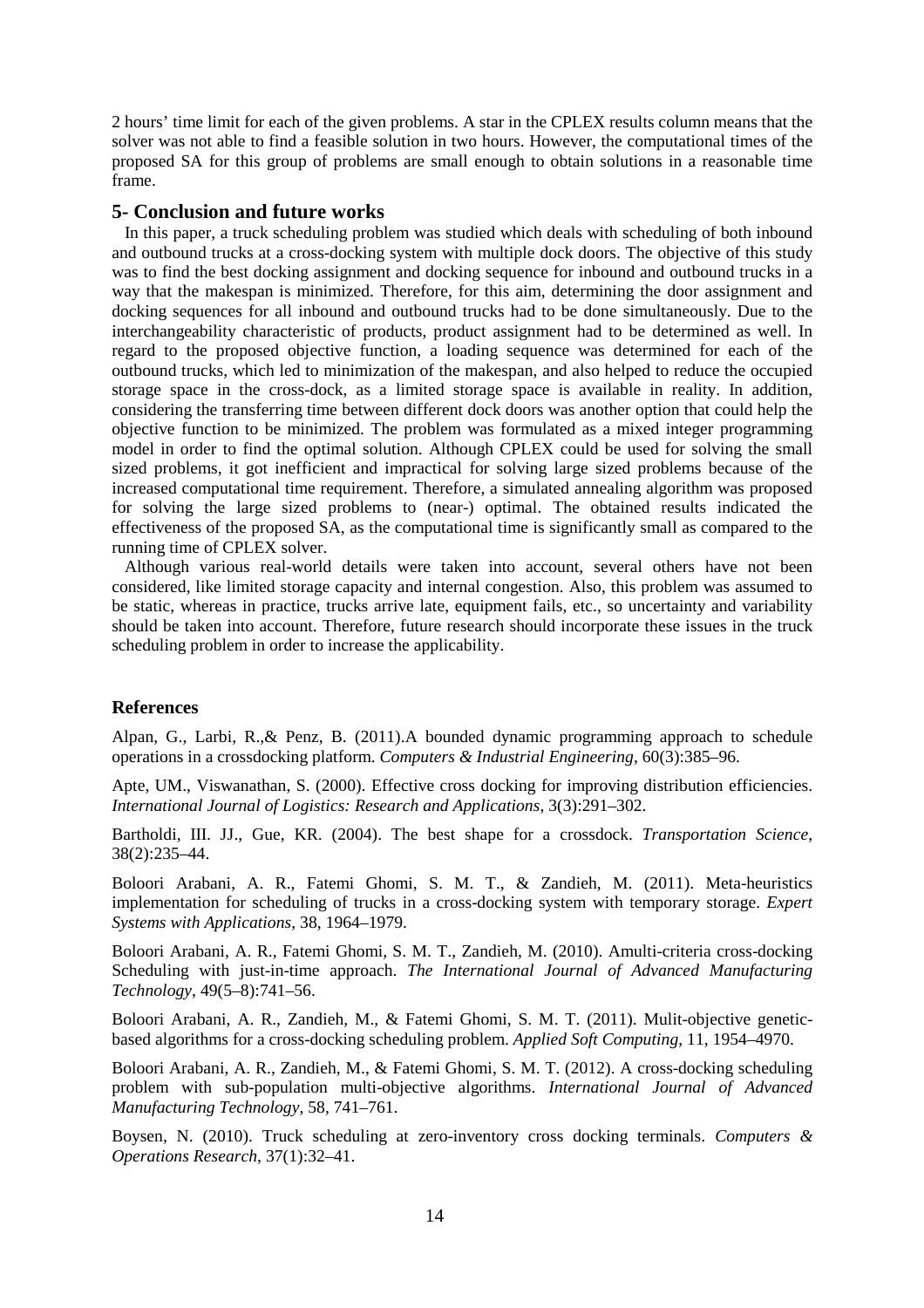Boysen, N., Briskorn, D., & Tschöke, M. (2013). Truck scheduling in cross-docking terminals with foxed outbound departure. *OR Spectrum*, 35, 479–504.

Boysen, N., Fliedner, M. (2010). Cross dock scheduling: Classification, literature review and research agenda. *Omega*, 38, 413–422.

Boysen, N., Fliedner, M., Scholl, A. (2010).Scheduling inbound and outbound trucks at cross docking terminals. *OR Spectrum,*32(1):135–61.

Chen, P., Guo, Y., Lim, A., Rodrigues, B.(2006). Multiple crossdocks with inventory and time windows. *Computers & Operations Research*,33, 43–63.

Jayaraman, V., Ross, A., (2003). A simulated annealing methodology to distribution network design and management. *European Journal of Operational Research,* 144, 629–645.

Joo, C. M., & Kim, B. S. (2013). Scheduling compound trucks in multi-door crossdocking terminals. *International Journal of Advanced Manufacturing Technology*, 64, 977–988.

Kirpatrick, S., Gelatt Jr., C.D., Vecchi, C.P. (1983). Optimization by simulated annealing. *Science,* 220 (4598), 671–680.

Konur, D., Golias, M. M. (2013). Analysis of different approaches to cross-dock truck scheduling with truck arrival time uncertainty. *Computers & Industrial Engineering,* 65, 663–672.

Kuo, Y. (2013). Optimizing truck sequencing and truck dock assignment in a cross docking system. *Expert Systems with Applications,* 40, 5532–5541.

Lee, K., Kim, B. S., & Joo, C. M. (2012). Genetic algorithms for door-assigning and sequencing of trucks at distribution centers for the improvement of operational performance. *Expert Systems with Applications,* 39, 12975–12983.

Liao, T. W., Egbelu, P. J., & Chang, P. C. (2013). Simultaneous dock assignment and sequencing of inbound trucks under a fixed outbound truck schedule in multidoor cross docking operations. *International Journal of Production Economics*, 141, 212–229.

Maknoon, M.Y., Baptiste, P. (2009). Cross-docking: increasing platform efficiency by sequencing incoming and outgoing semi-trailers. *International Journal of Logistics: research and Applications*, 12, 249–261.

McWilliams, D. L. (2009). A dynamic load-balancing scheme for the parcel hub scheduling problem. *Computers & Industrial Engineering*, 57, 958–962.

McWilliams, D. L. (2009). Genetic-based scheduling to solve the parcel hub scheduling problem. *Computers & Industrial Engineering*, 56, 1607–1616.

McWilliams, D. L. (2010). Iterative improvement to solve the parcel hub scheduling problem. *Computers & Industrial Engineering*, 59, 136–144.

McWilliams, D. L., Stanfield, P. M., & Geiger, C. D. (2005). The parcel hub scheduling problem: A simulation-based solution approach. *Computers & Industrial Engineering*, 49, 393–412.

McWilliams, D. L., Stanfield, P. M., & Geiger, C. D. (2008). Minimizing the completion time of the transfer operations in a central parcel consolidation terminal with unequal-batch-size inbound trailers. *Computers & Industrial Engineering*, 54,709–720.

Ross, A., Jayaraman, V.(2008). An evaluation of new heuristics for the location of cross-docks distribution centers in supply chain network design*. Computers & Industrial Engineering,* 55, 64–79.

Sadykov, R. (2012). Scheduling incoming and outgoing trucks at cross docking terminals to minimize the storage cost. *Annals of Operations Research*, 201, 423–440.

Soltani, R., Sadjadi, S. J.(2010). Scheduling trucks in cross docking systems: a robust meta-heuristics approach. *Transportation Research Part E,* 46, 650–666.